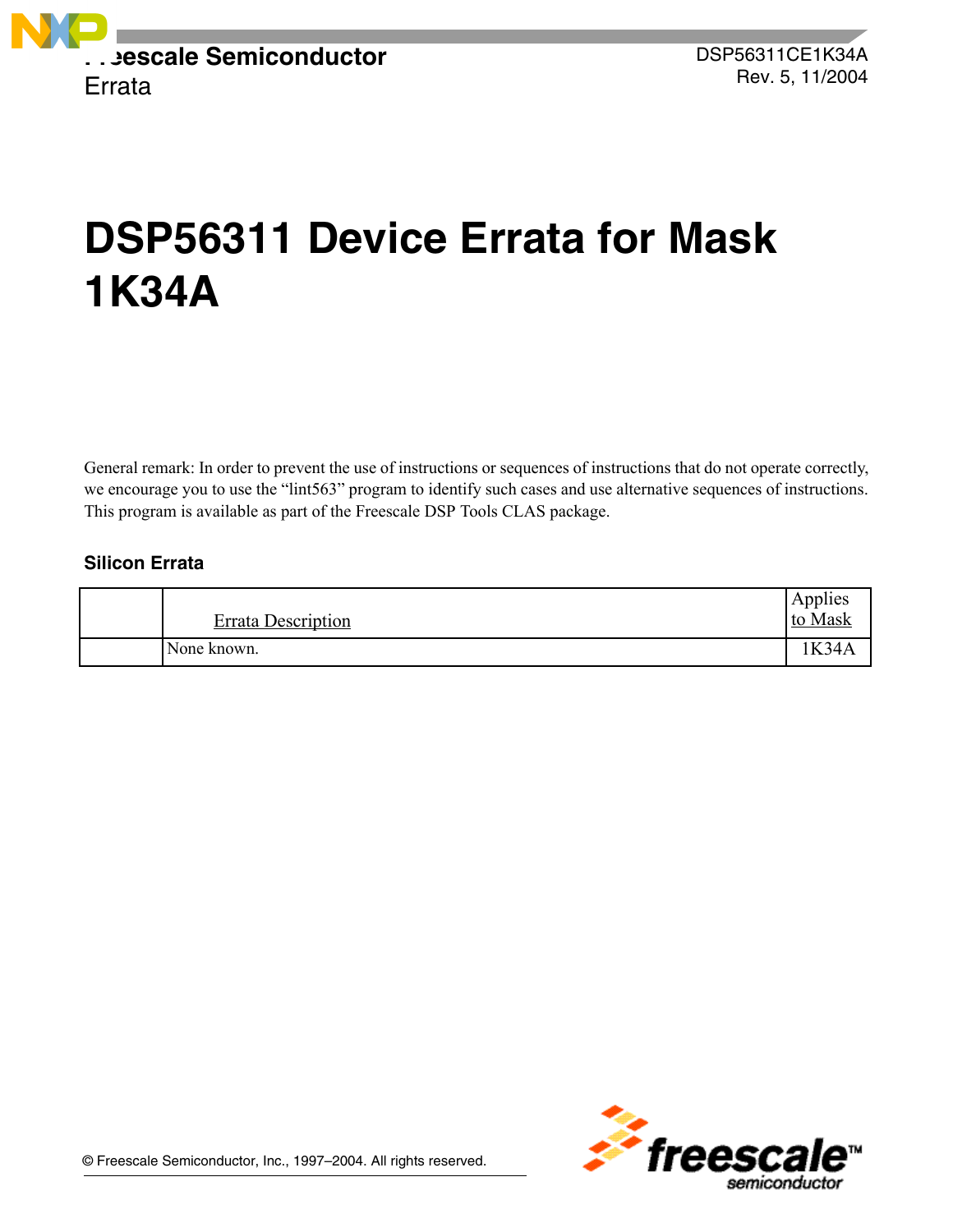

|                 | Description (revised 11/9/98):                                                                                                                                                                                                                                                                                      | 1K34A |
|-----------------|---------------------------------------------------------------------------------------------------------------------------------------------------------------------------------------------------------------------------------------------------------------------------------------------------------------------|-------|
|                 | XY memory data move does not work properly under one of the following two<br>situations:                                                                                                                                                                                                                            |       |
|                 | <b>1.</b> The X-memory move destination is internal I/O and the Y-memory<br>move source is a register used as destination in the previous adjacent<br>move from non Y-memory                                                                                                                                        |       |
|                 | 2. The Y-memory move destination is a register used as source in the next<br>adjacent move to non Y-memory.                                                                                                                                                                                                         |       |
|                 | Here are examples of the two cases (where $x:(r1)$ is a peripheral):                                                                                                                                                                                                                                                |       |
|                 | Example 1:                                                                                                                                                                                                                                                                                                          |       |
| ED1             | move #\$12, y0<br>move $x0, x: (r7)$ $y0, y: (r3)$ (while $x: (r7)$ is a peripheral).                                                                                                                                                                                                                               |       |
|                 | Example 2:                                                                                                                                                                                                                                                                                                          |       |
|                 | $x1, y0, a x1, x: (r1) + y: (r6) + y0$<br>mac<br>y0, y1<br>move                                                                                                                                                                                                                                                     |       |
|                 | Any of the following alternatives can be used:                                                                                                                                                                                                                                                                      |       |
|                 | <b>1.</b> Separate these two consecutive moves by any other instruction.                                                                                                                                                                                                                                            |       |
|                 | 2. Split XY Data Move to two moves.                                                                                                                                                                                                                                                                                 |       |
|                 | Pertains to: DSP56300 Family Manual, Section B-5 "Peripheral pipeline<br>restrictions.                                                                                                                                                                                                                              |       |
|                 | Description (added before 2/18/1996):                                                                                                                                                                                                                                                                               | 1K34A |
| ED <sub>3</sub> | BL pin timings T198 and T199 in the data sheet are changed, improving the<br>arbitration latency: T198 is $5$ ns (max), T199 is 0 ns (min).                                                                                                                                                                         |       |
|                 | Pertains to: Data Sheet, Synchronous Timings (SRAM) table, Table 2-17.                                                                                                                                                                                                                                              |       |
|                 | Description (added 1/27/98):                                                                                                                                                                                                                                                                                        | 1K34A |
| ED7             | When activity is passed from one DMA channel to another and the DMA interface<br>accesses external memory (which requires one or more wait states), the DACT and<br>DCH status bits in the DMA Status Register (DSTR) may indicate improper activity<br>status for DMA Channel 0 (DACT = 1 and DCH $[2:0] = 000$ ). |       |
|                 | Workaround: None.                                                                                                                                                                                                                                                                                                   |       |
|                 | This is not a bug, but a specification update.                                                                                                                                                                                                                                                                      |       |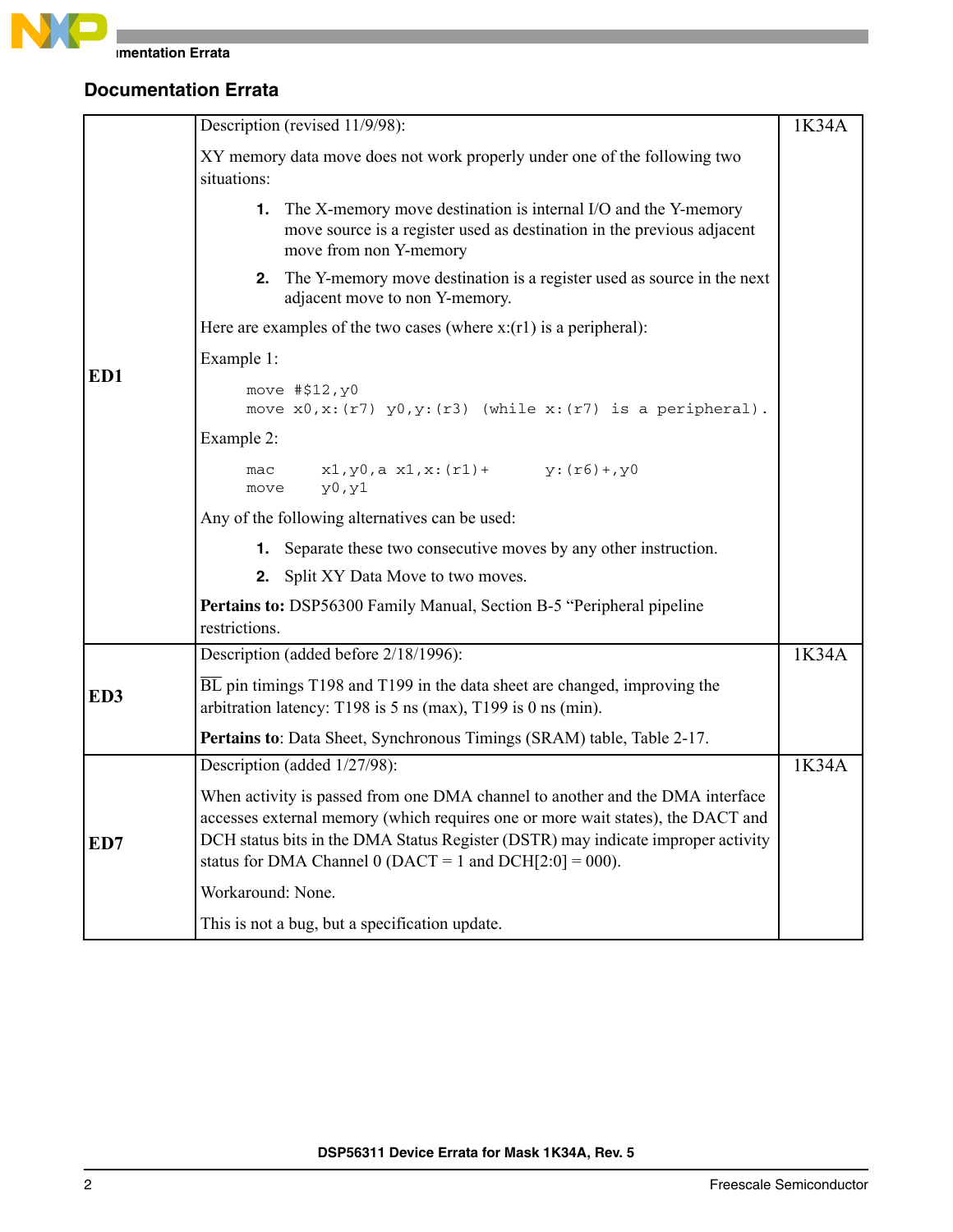

|                 | Description (added 1/27/98):                                                                                                                                                                                                        | 1K34A |
|-----------------|-------------------------------------------------------------------------------------------------------------------------------------------------------------------------------------------------------------------------------------|-------|
|                 | When the SCI is configured in Synchronous mode, internal clock, and all the SCI<br>pins are enabled simultaneously, an extra pulse of 1 DSP clock length is provided on<br>the SCLK pin.                                            |       |
| ED <sub>9</sub> | Workaround:                                                                                                                                                                                                                         |       |
|                 | <b>1.</b> Enable an SCI pin other than SCLK.                                                                                                                                                                                        |       |
|                 | <b>2.</b> In the next instruction, enable the remaining SCI pins, including the<br>SCLK pin.                                                                                                                                        |       |
|                 | This is not a bug, but a specification update.                                                                                                                                                                                      |       |
|                 | Description (added 7/21/98):                                                                                                                                                                                                        | 1K34A |
| <b>ED15</b>     | The DRAM Control Register (DCR) should not be changed while refresh is<br>enabled. If refresh is enabled only a write operation that disables refresh is allowed.                                                                   |       |
|                 | Workaround:                                                                                                                                                                                                                         |       |
|                 | First disable refresh by clearing the BREN bit, than change other bits in the DCR<br>register, and finally enable refresh by setting the BREN bit.                                                                                  |       |
|                 | Description (added 9/28/98):                                                                                                                                                                                                        | 1K34A |
| <b>ED17</b>     | In all DSP563xx technical data sheets, a note is to be added under "AC Electrical<br>Characteristics" that although the minimum value for "Frequency of Extal" is<br>0MHz, the device AC test conditions are 15MHz and rated speed. |       |
|                 | Workaround:                                                                                                                                                                                                                         |       |
|                 | N/A                                                                                                                                                                                                                                 |       |
|                 | Description (added 11/24/98):                                                                                                                                                                                                       | 1K34A |
| <b>ED20</b>     | In the Technical Data sheet Voh-TTL should be listed at 2.4 Volts, not as:                                                                                                                                                          |       |
|                 | $TTL = Vcc-0.4$                                                                                                                                                                                                                     |       |
|                 | Workaround: This is a documentation update.                                                                                                                                                                                         |       |
|                 | Description (added 11/24/98):                                                                                                                                                                                                       | 1K34A |
| <b>ED24</b>     | The technical data sheet supplies a maximum value for internal supply current in<br>Normal, Wait, and Stop modes. These values will be removed because we will<br>specify only a "Typical" current.                                 |       |
|                 | Workaround: This is a documentation update.                                                                                                                                                                                         |       |
|                 | Description (added 1/6/99):                                                                                                                                                                                                         | 1K34A |
|                 | The specification DMA Chapter is wrong.                                                                                                                                                                                             |       |
| <b>ED26</b>     | "Due to the DSP56300 Core pipeline, after DE bit in DCRx is set, the corresponding<br>DTDx bit in DSTR will be cleared only after two instruction cycles."                                                                          |       |
|                 | Should be replaced with:                                                                                                                                                                                                            |       |
|                 | "Due to the DSP56300 Core pipeline, after DE bit in DCRx is set, the corresponding<br>DTDx bit in DSTR will be cleared only after three instruction cycles."                                                                        |       |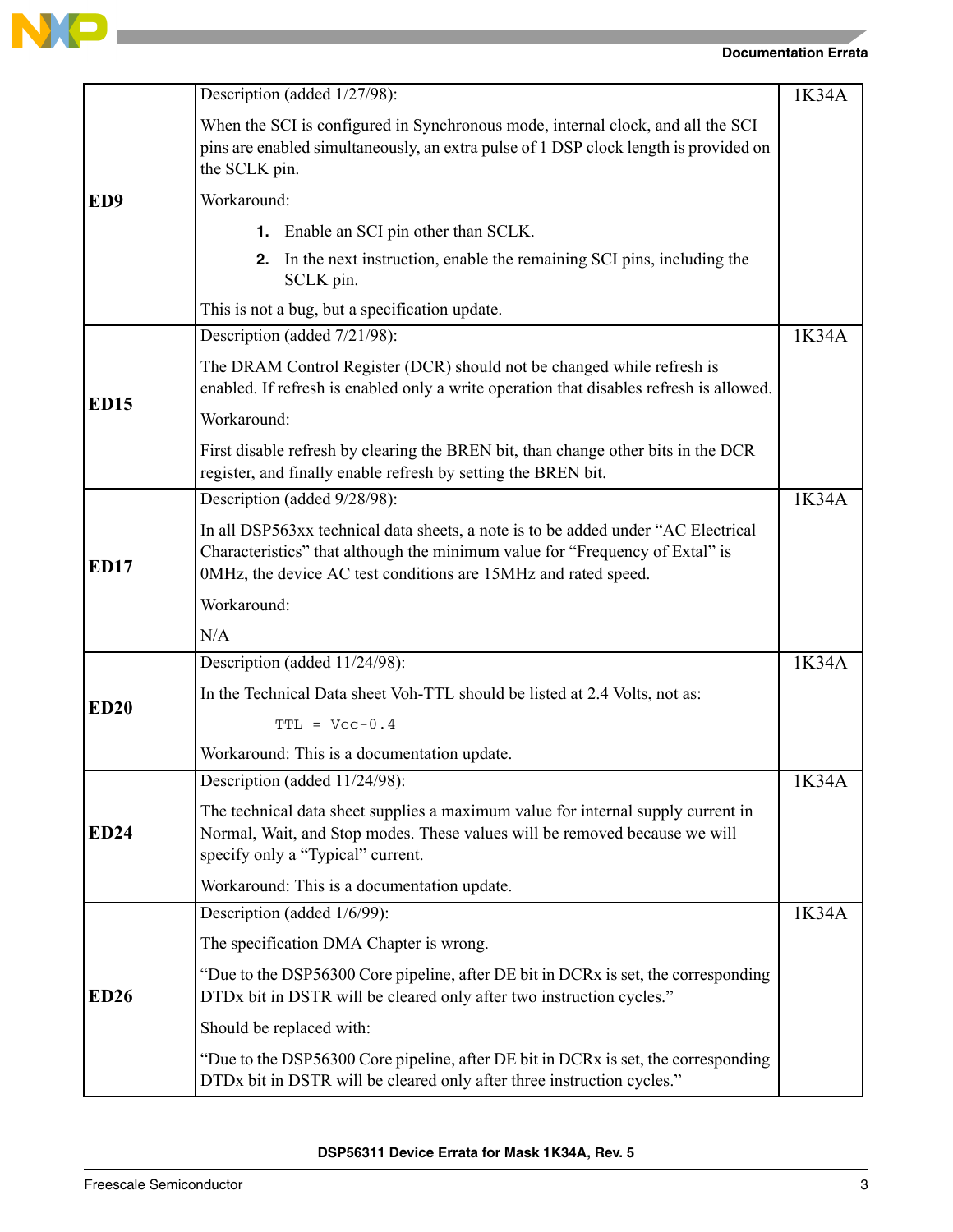

|             | Description (added 1/7/1997; identified as Documentation Errata 2/1/99):                                                                                                                                                                                                                         | 1K34A |
|-------------|--------------------------------------------------------------------------------------------------------------------------------------------------------------------------------------------------------------------------------------------------------------------------------------------------|-------|
|             | When two consecutive LAs have a conditional branch instruction at LA-1 of the<br>internal loop, the part does not operate properly. For example, the following<br>sequence may generate incorrect results:                                                                                       |       |
| <b>ED28</b> | DO #5, LABEL1<br><b>NOP</b><br>DO #4, LABEL2<br><b>NOP</b><br>MOVE $(R0)$ +<br>; conditional branch at LA-1 of<br>BSCC _DEST<br>internal loop<br>; internal LA<br>NOP<br>LABEL2<br>; external LA<br>NOP                                                                                          |       |
|             | LABEL1<br>NOP<br>NOP<br>DEST<br>NOP<br>NOP<br><b>RTS</b>                                                                                                                                                                                                                                         |       |
|             | Workaround: Put an additional NOP between LABEL2 and LABEL1.<br>Pertains to: DSP56300 Family Manual, Appendix B, Section B-4.1.3, "At LA-1."                                                                                                                                                     |       |
|             | Description (added 9/12/1997; identified as a Documentation errata 2/1/99):                                                                                                                                                                                                                      | 1K34A |
| <b>ED29</b> | When the ESSI transmits data with the CRA Word Length Control bits<br>$(WL[2:0]) = 100$ , the ESSI is designed to duplicate the last bit of the 24-bit<br>transmission eight times to fill the 32-bit shifter. Instead, after shifting the 24-bit<br>word correctly, eight 0s are being shifted. |       |
|             | Workaround:                                                                                                                                                                                                                                                                                      |       |
|             | None at this time.                                                                                                                                                                                                                                                                               |       |
|             | <b>Pertains to:</b> UM, Section 7.4.1.7, "CRA Word Length Control." The table number<br>is 7-2.                                                                                                                                                                                                  |       |
|             | Description (added 9/12/1997; identified as a Documentation errata 2/1/99):                                                                                                                                                                                                                      | 1K34A |
|             | When the ESSI transmits data in the On-Demand mode (i.e., $MOD = 1$ in CRB and<br>$DC[4:0] = $00000$ in CRA) with $WL[2:0] = 100$ , the transmission does not work<br>properly.                                                                                                                  |       |
| <b>ED30</b> | Workaround:                                                                                                                                                                                                                                                                                      |       |
|             | To ensure correct operation, do not use the On-Demand mode with the<br>$WL[2:0] = 100$ 32-bit Word-Length mode.                                                                                                                                                                                  |       |
|             | Pertains to: UM, Section 7.5.4.1, "Normal/On-Demand Mode Selection."                                                                                                                                                                                                                             |       |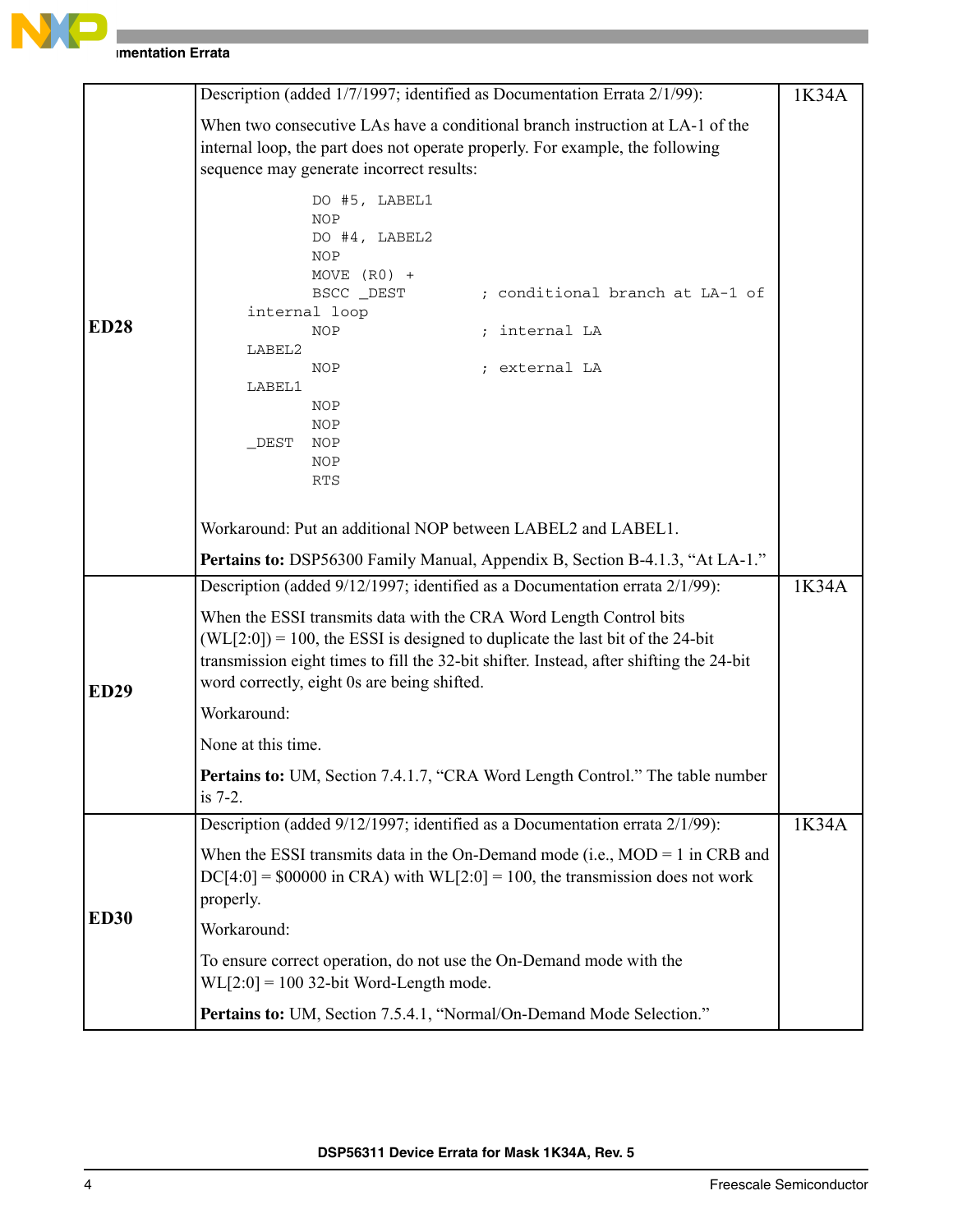

|             | Description (added 9/12/1997; modified 9/15/1997; identified as a Documentation<br>errata 2/1/99):                                                                                                                                                                                                                                                                                                                  | 1K34A |
|-------------|---------------------------------------------------------------------------------------------------------------------------------------------------------------------------------------------------------------------------------------------------------------------------------------------------------------------------------------------------------------------------------------------------------------------|-------|
| <b>ED31</b> | Programming the ESSI to use an internal frame sync (i.e., $SCD2 = 1$ in CRB) causes<br>the SC2 and SC1 signals to be programmed as outputs. If however, the<br>corresponding multiplexed pins are programmed by the Port Control Register<br>(PCR) to be GPIOs, then the GPIO Port Direction Register (PRR) chooses their<br>direction, but this causes the ESSI to use an external frame sync if GPIO is selected. |       |
|             | This errata and workaround apply to both ESSI0 and<br>Note:<br>ESSI1.                                                                                                                                                                                                                                                                                                                                               |       |
|             | Workaround: To assure correct operation, either program the GPIO pins as outputs<br>or configure the pins in the PCR as ESSI signals.                                                                                                                                                                                                                                                                               |       |
|             | The default selection for these signals after reset is GPIO.<br>Note:                                                                                                                                                                                                                                                                                                                                               |       |
|             | Pertains to: UM, Section 7.4.2.4, "CRB Serial Control Direction 2 (SCD2) Bit 4"                                                                                                                                                                                                                                                                                                                                     |       |
|             | Description (added 11/9/98; identified as a Documentation errata 2/1/99):                                                                                                                                                                                                                                                                                                                                           | 1K34A |
|             | When returning from a long interrupt (by RTI instruction), and the first instruction<br>after the RTI is a move to a DALU register $(A, B, X, Y)$ , the move may not be<br>correct, if the 16-bit arithmetic mode bit (bit 17 of SR) is changed due to the<br>restoring of SR after RTI.                                                                                                                            |       |
| <b>ED32</b> | Workaround: Replace the RTI with the following sequence:                                                                                                                                                                                                                                                                                                                                                            |       |
|             | ssl, sr<br>movec<br>nop<br>rti                                                                                                                                                                                                                                                                                                                                                                                      |       |
|             | Pertains to: DSP56300 Family Manual. Add a new section to Appendix B that is<br>entitled "Sixteen-Bit Compatibility Mode Restrictions."                                                                                                                                                                                                                                                                             |       |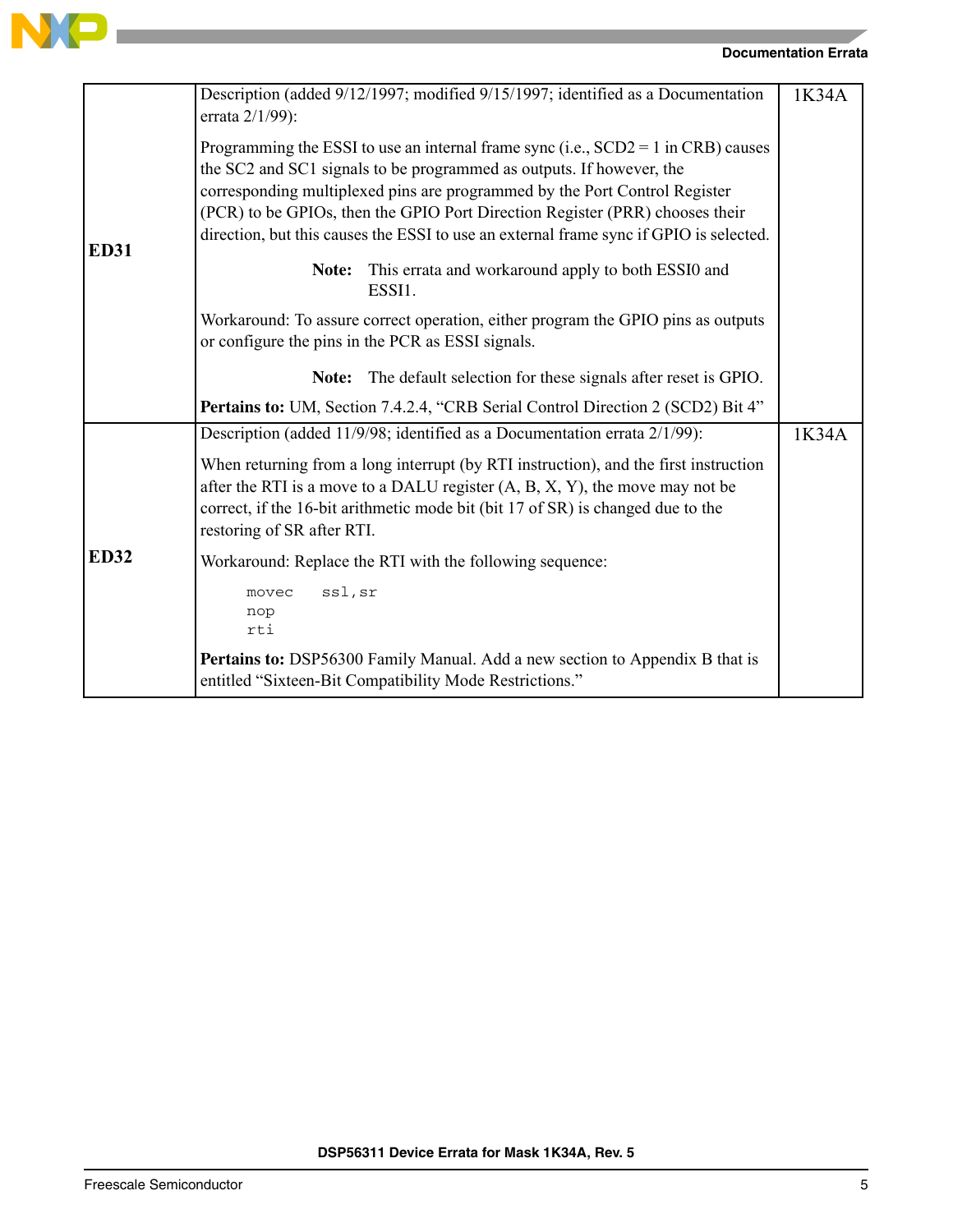

|             | Description (added 12/16/98; identified as a Documentation errata 2/1/99):                                                                             | 1K34A |
|-------------|--------------------------------------------------------------------------------------------------------------------------------------------------------|-------|
|             | When Stack Extension mode is enabled, a use of the instructions BRKcc or<br>ENDDO inside do loops might cause an improper operation.                   |       |
|             | If the loop is non nested and has no nested loop inside it, the errata is relevant only if<br>LA or LC values are being used outside the loop.         |       |
|             | Workaround:                                                                                                                                            |       |
|             | If Stack Extension is used, emulate the BRKcc or ENDDO as in the following<br>examples. We split between two cases, finite loops and do forever loops. |       |
|             | 1) Finite DO loops (i.e. not DO FOREVER loops)                                                                                                         |       |
|             | <b>BRKCC</b>                                                                                                                                           |       |
|             | Original code:                                                                                                                                         |       |
|             | do #N, label1                                                                                                                                          |       |
|             | .<br>.                                                                                                                                                 |       |
| <b>ED33</b> | do #M, label2                                                                                                                                          |       |
|             | $\cdots\cdots\cdots$                                                                                                                                   |       |
|             | $\cdots\cdots$<br>BRKCC                                                                                                                                |       |
|             | .                                                                                                                                                      |       |
|             | .<br>label2                                                                                                                                            |       |
|             |                                                                                                                                                        |       |
|             | .<br>label1                                                                                                                                            |       |
|             | Will be replaced by:                                                                                                                                   |       |
|             |                                                                                                                                                        |       |
|             | do #N, label1<br>.                                                                                                                                     |       |
|             | .                                                                                                                                                      |       |
|             | do #M, label2                                                                                                                                          |       |
|             | .<br>.                                                                                                                                                 |       |
|             | fix_brk_routine<br>Jcc                                                                                                                                 |       |
|             | .                                                                                                                                                      |       |
|             |                                                                                                                                                        |       |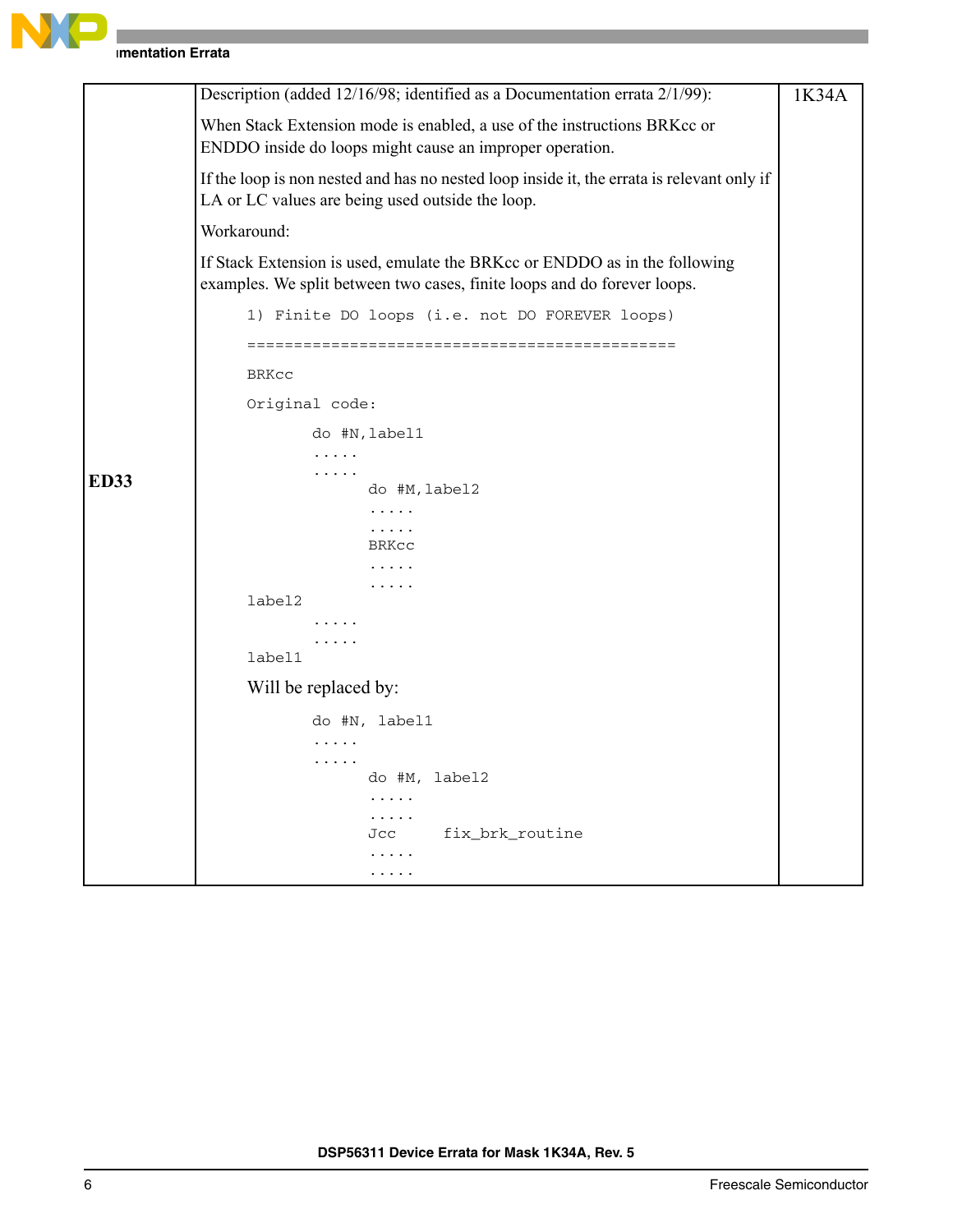

|            | nop_before_label2                      | 1K34A |
|------------|----------------------------------------|-------|
|            | ; This instruction must be NOP.<br>nop |       |
|            | label2                                 |       |
|            | .                                      |       |
|            | .                                      |       |
|            | label1                                 |       |
|            | $\cdots$ .                             |       |
|            | .                                      |       |
|            | fix_brk_routine                        |       |
|            | move #1, lc                            |       |
|            | jmp nop_before_label2                  |       |
|            | <b>ENDDO</b>                           |       |
|            | ------                                 |       |
|            | Original code:                         |       |
|            | do #M, label1                          |       |
|            | .                                      |       |
| ED33 cont. | .                                      |       |
|            | do #N, label2                          |       |
|            | $\cdots$<br>$\cdots$                   |       |
|            | ENDDO                                  |       |
|            | .                                      |       |
|            | .                                      |       |
|            | label2                                 |       |
|            |                                        |       |
|            | .                                      |       |
|            | label1                                 |       |
|            | Will be replaced by:                   |       |
|            | do #M, label1                          |       |
|            | $\cdots$                               |       |
|            | $\cdots$                               |       |
|            | do #N, label2                          |       |
|            | .                                      |       |
|            | .<br>fix_enddo_routine<br>JMP          |       |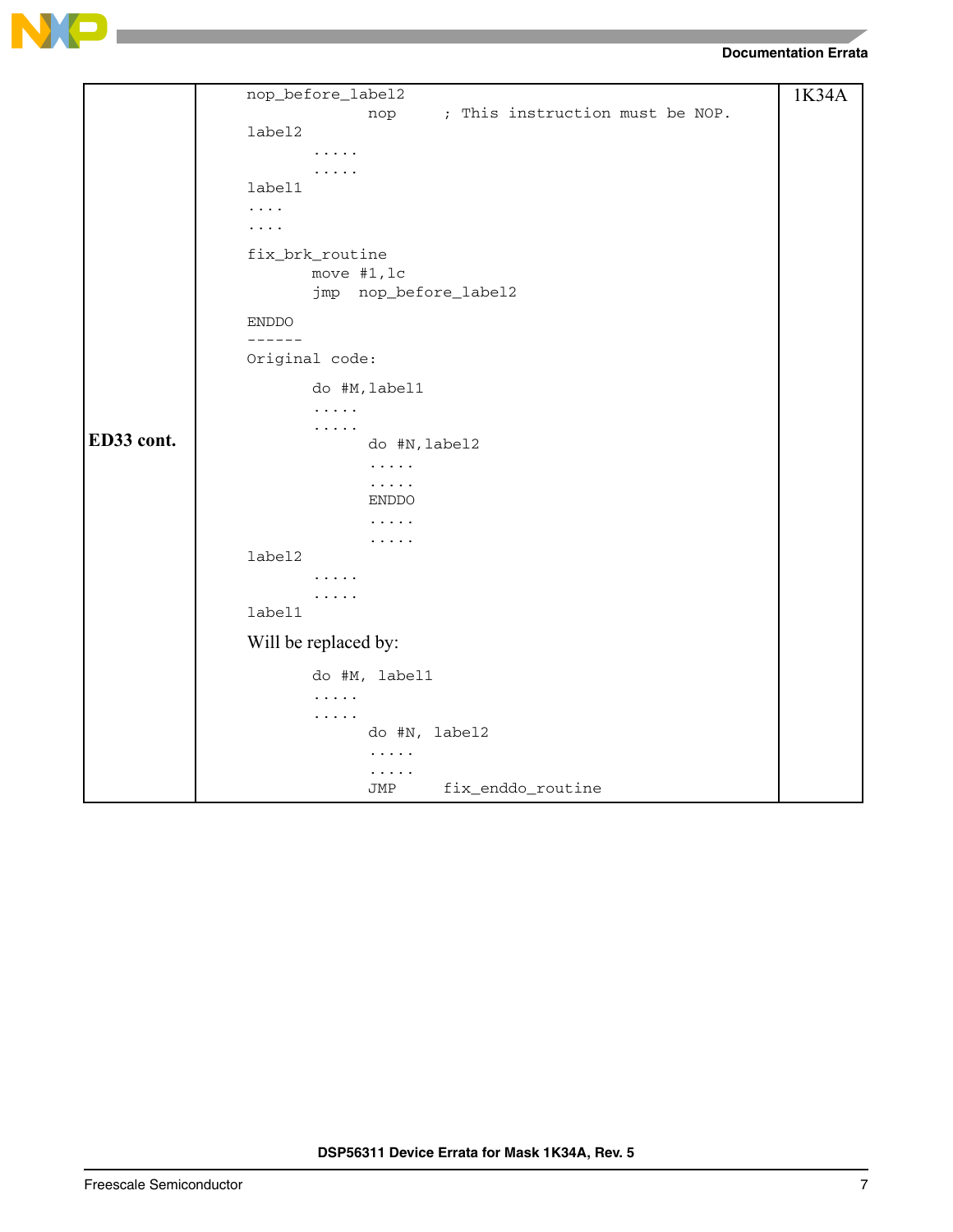

```
ED33 cont.
     nop_after_jmp
                  NOP ; This instruction must be NOP.
                   .....
                   .....
     label2
            .....
            .....
     label1
     ....
     ....
     fix_enddo_routine
            move #1,lc
            move #nop_after_jmp,la
            jmp nop_after_jmp
     2) DO FOREVER loops
     ===================
     BRKcc
     -----
     Original code:
            do #M,label1
             .....
             .....
                  do forever,label2
                   .....
                   .....
                  BRKcc
                   .....
                   .....
     label2
             .....
            .....
     label1
                                                                  1K34A
```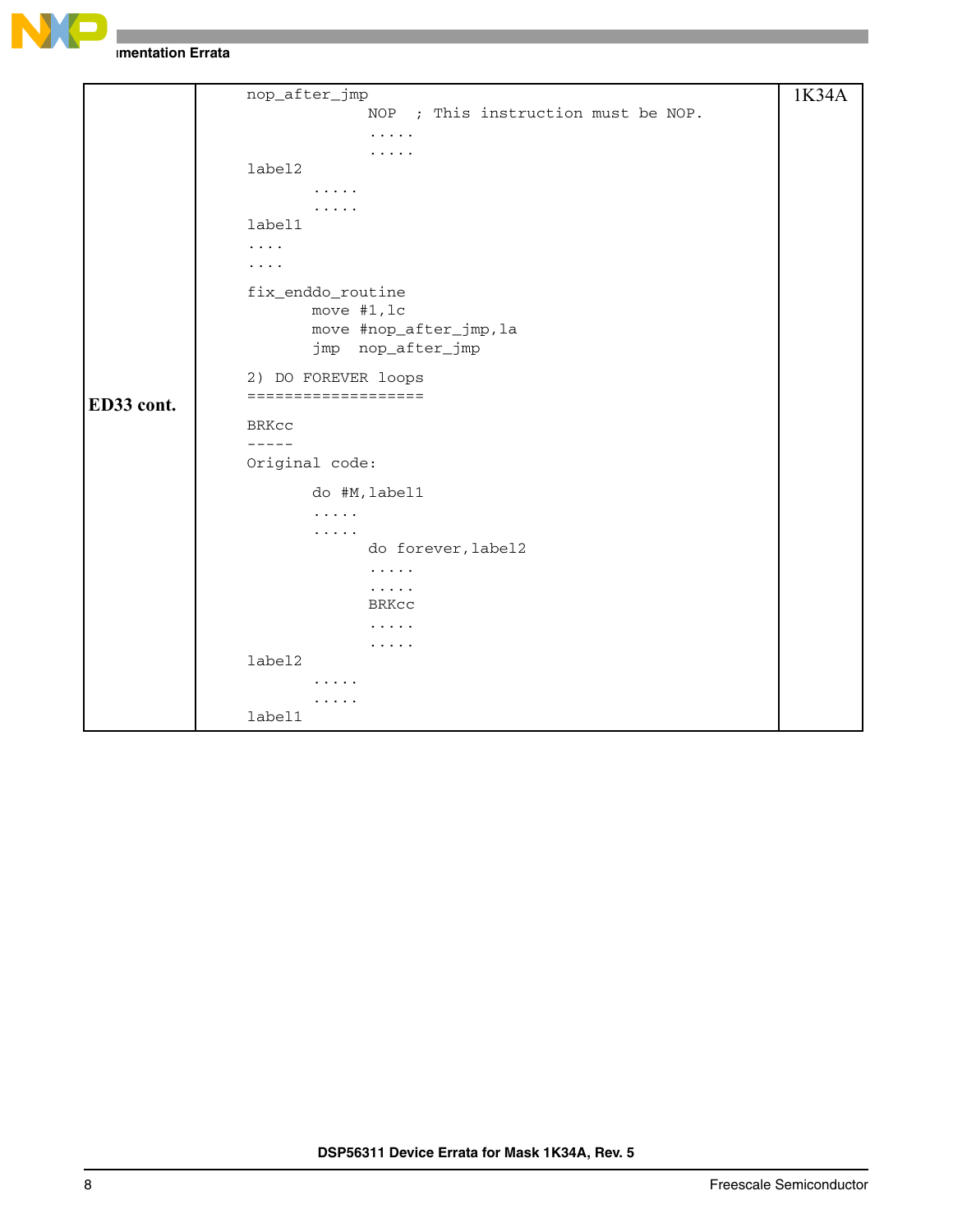



|            | Will be replaced by:                                            | 1K34A |
|------------|-----------------------------------------------------------------|-------|
|            | do #M, label1                                                   |       |
|            | .                                                               |       |
|            | .                                                               |       |
|            | do forever, label2                                              |       |
|            | .                                                               |       |
|            | .                                                               |       |
|            | fix_brk_forever_routine ; <---<br>JScc                          |       |
|            | note: JScc and not Jcc                                          |       |
|            |                                                                 |       |
|            | .                                                               |       |
|            | nop_before_label2                                               |       |
|            | nop ; This instruction must be NOP.                             |       |
|            | label2                                                          |       |
|            |                                                                 |       |
| ED33 cont. |                                                                 |       |
|            | label1                                                          |       |
|            | .                                                               |       |
|            | .                                                               |       |
|            | fix_brk_forever_routine                                         |       |
|            | move $\operatorname{ssh}$ , x:<> ; <> is some reserved not used |       |
|            | address (for temporary data)                                    |       |
|            | move #nop_before_label2, ssh                                    |       |
|            | $bc1r$ #16, ssl<br>$\sim$ $\sim$ $\sim$ $\sim$ $\sim$ $\sim$    |       |
|            | move $#1, 1c$                                                   |       |
|            | $:$ $\leq$ ---- note: "rti" and not "rts" !<br>rti              |       |
|            | <b>ENDDO</b>                                                    |       |
|            | ------                                                          |       |
|            | Original code:                                                  |       |
|            | do #M, label1                                                   |       |
|            | .                                                               |       |
|            | $\cdots\cdots\cdots$                                            |       |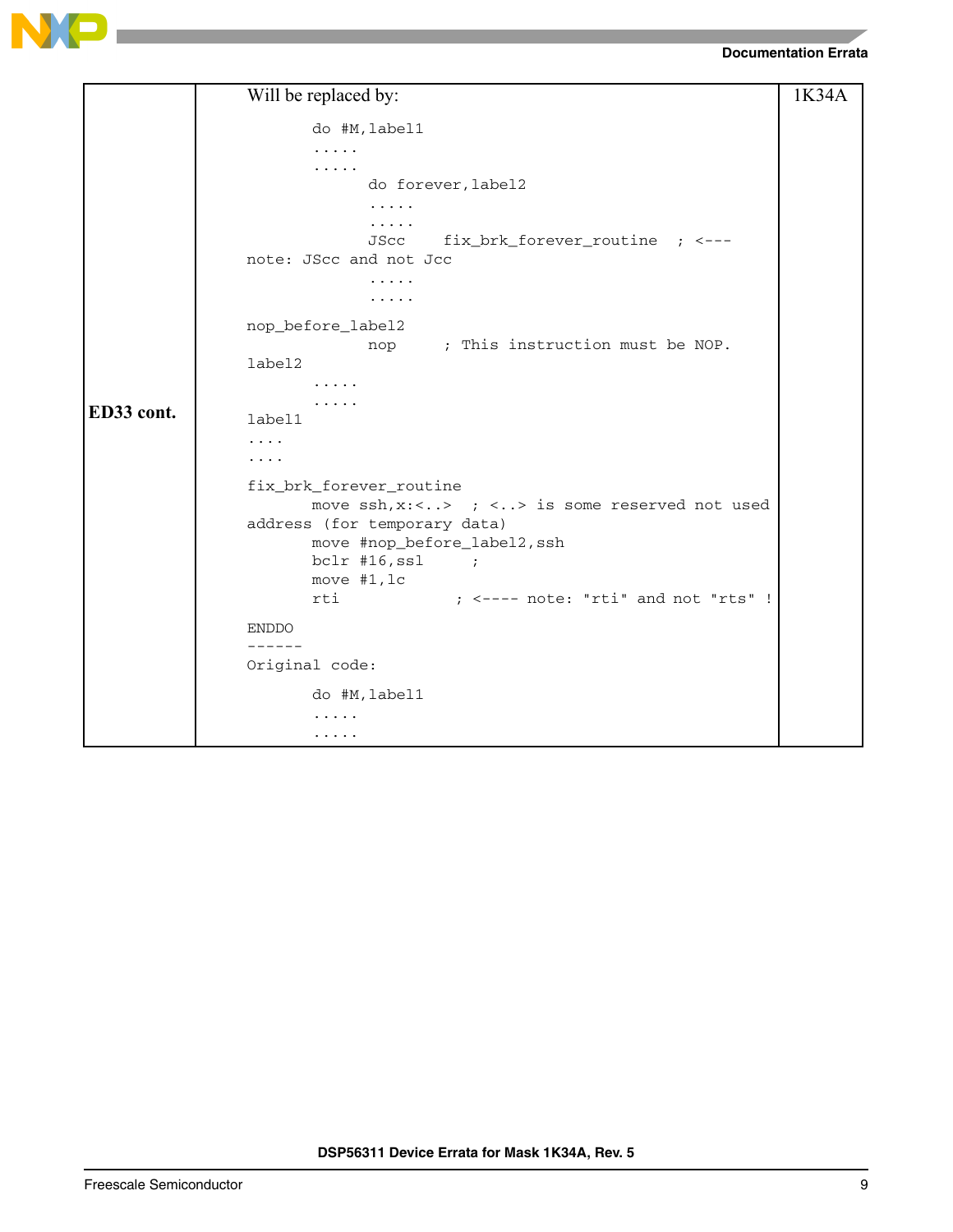

```
ED33 cont.
                   do forever,label2
                   .....
                   .....
                   ENDDO
                   .....
                   .....
     label2
                   .....
                   .....
     label1
     Will be replaced by:
             do #M,label1
             .....
             .....
                   do forever,label2
                   .....
                   .....
                   JSR fix_enddo_routine ; <--- note: 
     JSR and not JMP
     nop_after_jmp
            NOP ; This instruction should be NOP
             .....
             .....
     label2
             .....
             .....
     label1
     ....
     ....
     fix_enddo_routine
                   nop
                   move #1,lc
                   bclr #16,ssl
                   move #nop_after_jmp,la
                   rti ; <--- note: "rti" and not 
      "rts"
Pertains to: DSP56300 Family Manual, Section B-4.2, "General Do Restrictions."
                                                                   1K34A
```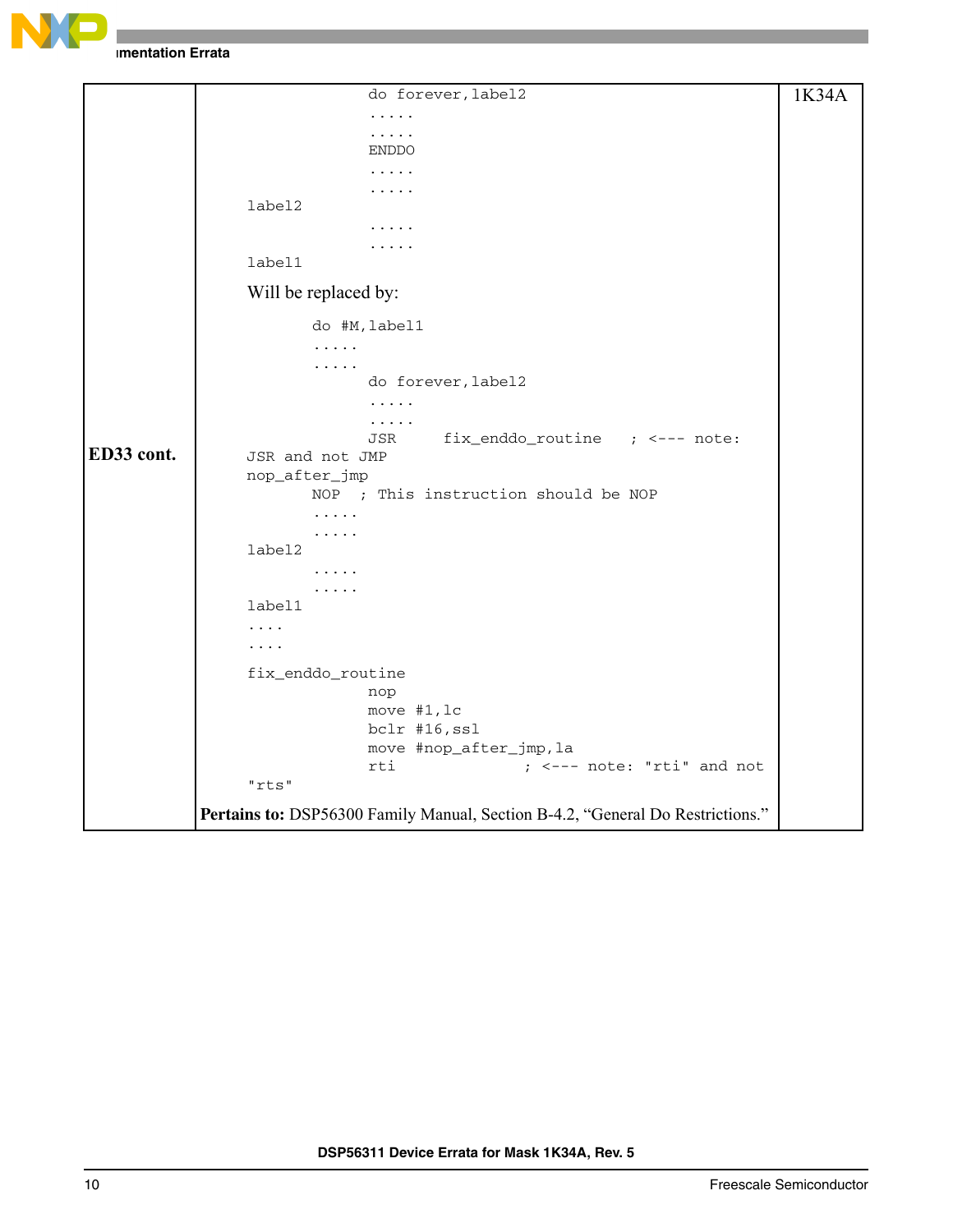

|             | Description (added 1/5/99; identified as a Documentation errata 2/1/99):                                                                                                                                                                                                                                                                                                                                 | 1K34A |
|-------------|----------------------------------------------------------------------------------------------------------------------------------------------------------------------------------------------------------------------------------------------------------------------------------------------------------------------------------------------------------------------------------------------------------|-------|
|             | When stack extension is enabled, the read result from stack may be improper if two<br>previous executed instructions cause sequential read and write operations with SSH.<br>Two cases are possible:                                                                                                                                                                                                     |       |
|             | Case 1:                                                                                                                                                                                                                                                                                                                                                                                                  |       |
|             | For the first executed instruction: move from SSH or bit manipulation on SSH (i.e.<br>jclr, brclr, jset, brset, btst, bsset, jsset, bsclr, jsclr).                                                                                                                                                                                                                                                       |       |
|             | For the second executed instruction: move to SSH or bit manipulation on SSH (i.e.<br>jsr, bsr, jscc, bscc).                                                                                                                                                                                                                                                                                              |       |
|             | For the third executed instruction: an SSL or SSH read from the stack result may be<br>improper - move from SSH or SSL or bit manipulation on SSH or SSL (i.e., bset,<br>bclr, bchg, jclr, brclr, jset, brset, btst, bsset, jsset, bsclr, jsclr).                                                                                                                                                        |       |
| <b>ED34</b> | Workaround:                                                                                                                                                                                                                                                                                                                                                                                              |       |
|             | Add two NOP instructions before the third executed instruction.                                                                                                                                                                                                                                                                                                                                          |       |
|             | Case 2:                                                                                                                                                                                                                                                                                                                                                                                                  |       |
|             | For the first executed instruction: bit manipulation on SSH (i.e. bset, bclr, bchg).                                                                                                                                                                                                                                                                                                                     |       |
|             | For the second executed instruction: an SSL or SSH read from the stack result may<br>be improper - move from SSH or SSL or bit manipulation on SSH or SSL (i.e., bset,<br>bclr, bchg, jclr, brclr, jset, brset, btst, bsset, jsset, bsclr, jsclr).                                                                                                                                                       |       |
|             | Workaround:                                                                                                                                                                                                                                                                                                                                                                                              |       |
|             | Add two NOP instructions before the second executed instruction.                                                                                                                                                                                                                                                                                                                                         |       |
|             | Pertains to: DSP56300 Family Manual, Appendix B, add a new section called<br>"Stack Extension Enable Restrictions." Cover all cases. Also, in Section 6.3.11.15,<br>add a cross reference to this new section.                                                                                                                                                                                           |       |
|             | Description (added 7/14/99):                                                                                                                                                                                                                                                                                                                                                                             | 1K34A |
| <b>ED38</b> | If Port A is used for external accesses, the BAT bits in the AAR3-0 registers must be<br>initialized to the SRAM access type (i.e. $BAT = 01$ ) or to the DRAM access type<br>$(i.e. BAT = 10)$ . To ensure proper operation of Port A, this initialization must occur<br>even for an AAR register that is not used during any Port A access. Note that at<br>reset, the BAT bits are initialized to 00. |       |
|             | <b>Pertains to:</b> DSP56300 Family Manual, Port A Chapter (Chapter 9 in Revision 2),<br>description of the BAT $[1 - 0]$ bits in the AAR3 - AAR0 registers. Also pertains to<br>the core chapter in device-specific user's manuals that include a description of the<br>AAR3 - AAR0 registers with bit definitions (usually Chapter 4).                                                                 |       |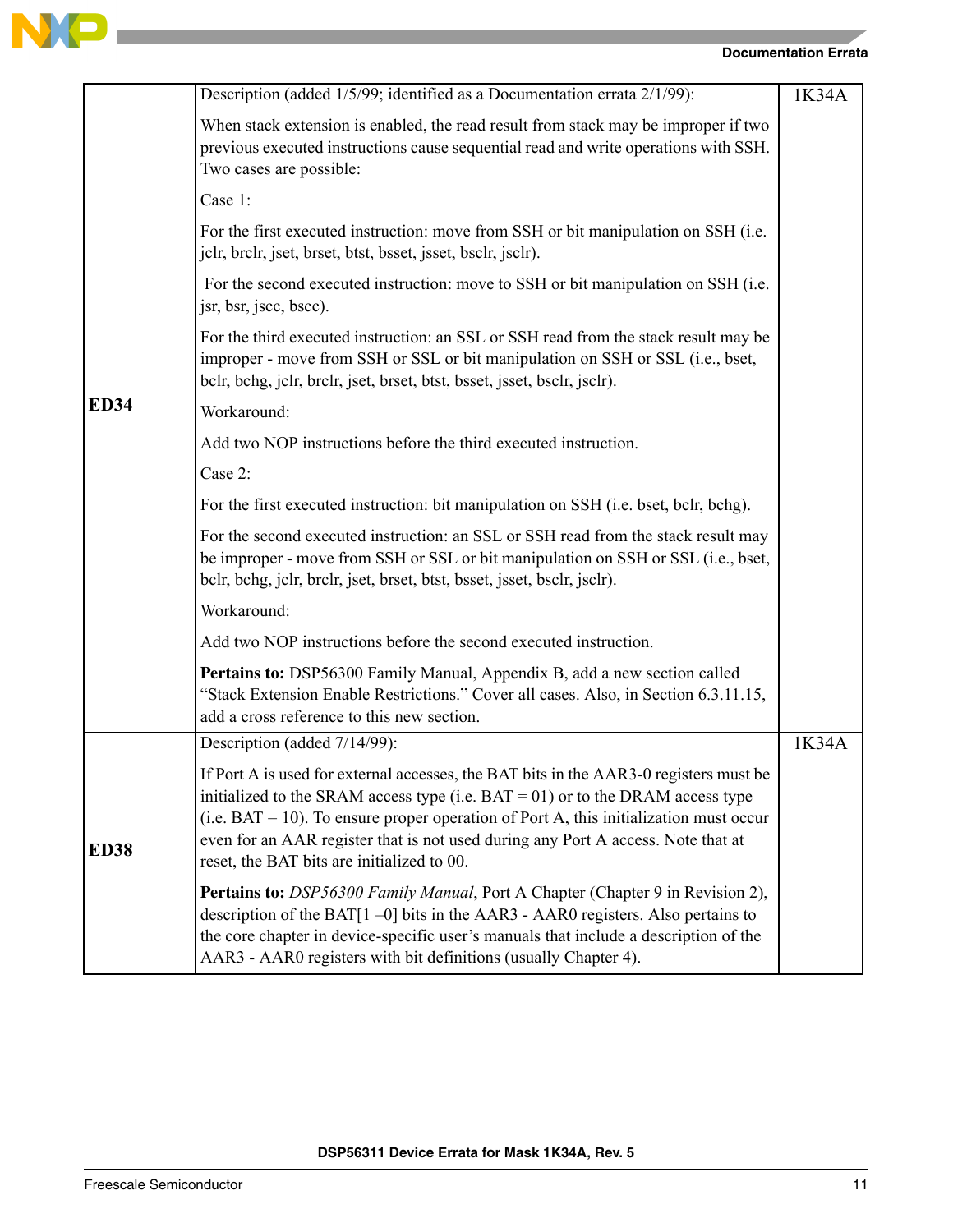

|             | Description (added 11/11/99):                                                                                                                                                                                                                                                                                                                                                                                                                     | 1K34A |
|-------------|---------------------------------------------------------------------------------------------------------------------------------------------------------------------------------------------------------------------------------------------------------------------------------------------------------------------------------------------------------------------------------------------------------------------------------------------------|-------|
|             | When an instruction with all the following conditions follows a repeat instruction,<br>then the last move will be corrupted.:                                                                                                                                                                                                                                                                                                                     |       |
|             | The repeated instruction is from external memory.<br>1.                                                                                                                                                                                                                                                                                                                                                                                           |       |
|             | The repeated instruction is a DALU instruction that includes 2 DAL<br>2.<br>registers, one as a source, and one as destination (e.g. tfr, add).                                                                                                                                                                                                                                                                                                   |       |
|             | <b>3.</b> The repeated instruction has a double move in parallel to the DALU<br>instruction: one move's source is the destination of the DALU instruc-<br>tion (causing a DALU interlock); the other move's destination is the<br>source of the DALU instruction.                                                                                                                                                                                 |       |
|             | Example:                                                                                                                                                                                                                                                                                                                                                                                                                                          |       |
|             | rep #number                                                                                                                                                                                                                                                                                                                                                                                                                                       |       |
|             | tfr x0,a $x(r0)$ +,x0 a,y0 ; This instruction is from external memory<br>$\vert$ ------ $\vert$ ----------> This is condition 3 second part.<br> ---------> This is condition 3, first part - DALU interlock                                                                                                                                                                                                                                      |       |
| <b>ED40</b> | In this example, the second iteration before the last, the " $x(r0)$ +, $x0$ " doesn't happen.<br>On the first iteration before the last, the X0 register is fixed with the " $x(r0) + x0$ ",<br>but the "tfr x0,a" gets the wrong value from the previous iteration's X0. Thus, at the<br>last iteration the A register is fixed with "tfr $x0$ ,a", but the "a,y0" transfers the<br>wrong value from the previous iteration's A register to Y0. |       |
|             | Workaround:                                                                                                                                                                                                                                                                                                                                                                                                                                       |       |
|             | 1. Use the DO instruction instead; mask any necessary interrupts before<br>the DO.                                                                                                                                                                                                                                                                                                                                                                |       |
|             | <b>2.</b> Run the REP instructions from internal memory.                                                                                                                                                                                                                                                                                                                                                                                          |       |
|             | Don't make DALU interlocks in the repeated instruction. After the<br>3.<br>repeat make the move. In the example above, all the "move a,y0" are<br>redundant so it can be done in the next instruction:                                                                                                                                                                                                                                            |       |
|             | rep #number<br>tfr x0,a<br>$x(r0) + x0$<br>move a, y0                                                                                                                                                                                                                                                                                                                                                                                             |       |
|             | If no interrupts before the move is a must, mask the interrupts before the REP.<br>Pertains to: DSP56300 Family Manual, Rev. 2, Section A.3, "Instruction Sequence<br>Restrictions."                                                                                                                                                                                                                                                              |       |
|             | Description (added on 3/22/2000)                                                                                                                                                                                                                                                                                                                                                                                                                  | 1K34A |
|             | The DMA End-of-Block-Transfer interrupt cannot be used if DMA is operating in<br>the mode in which DE is not cleared at the end of the block transfer ( $DTM = 100$ or<br>$101$ ).                                                                                                                                                                                                                                                                |       |
| <b>ED42</b> | <b>Pertains to:</b>                                                                                                                                                                                                                                                                                                                                                                                                                               |       |
|             | DSP56300 Family Manual, Rev. 2, Section 10.4.1.2, "End-of-Block-Transfer<br>Interrupt." Also, Section 10.5.3.5, "DMA Control Registers (DCR[5-0],"<br>discussion of bits $21 - 19$ (DTM bits).                                                                                                                                                                                                                                                    |       |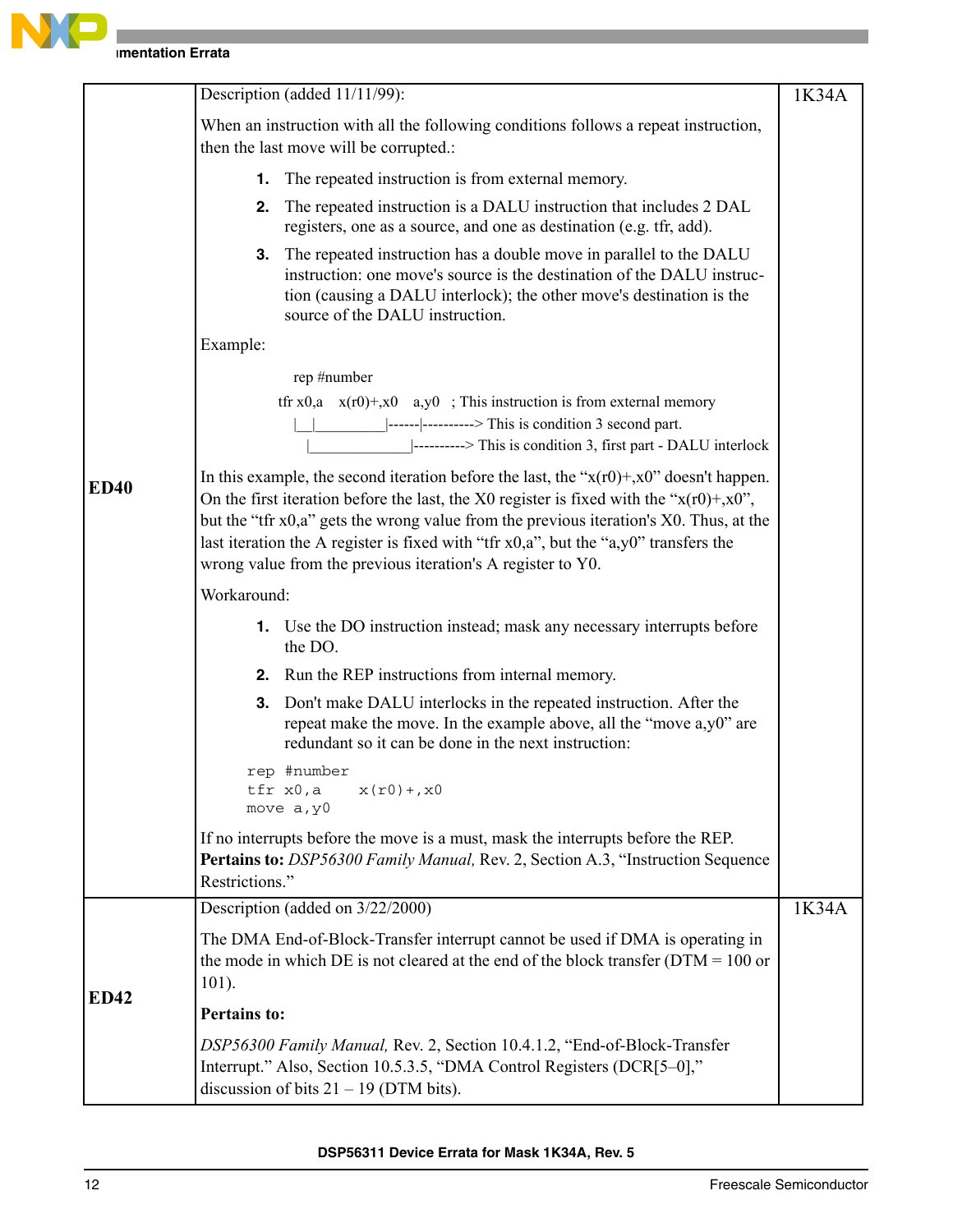

|             | Description (added on 7/6/2000)                                                                                                                                                                                                                                                                                                                                                                                      | 1K34A |
|-------------|----------------------------------------------------------------------------------------------------------------------------------------------------------------------------------------------------------------------------------------------------------------------------------------------------------------------------------------------------------------------------------------------------------------------|-------|
| <b>ED43</b> | Two HI08 registers, the Host Command Vector Register (HCVR) and the Host<br>Interrupt Vector Register (HIVR), do not have a known value at reset. That is, their<br>initial value after reset is unknown.                                                                                                                                                                                                            |       |
|             | Workaround: To use these registers, the user must write a value to these registers.                                                                                                                                                                                                                                                                                                                                  |       |
|             | Description (added 3/31/2001):                                                                                                                                                                                                                                                                                                                                                                                       | 1K34A |
|             | When used with MS=1, a very small fraction of devices may seem to have bad<br>memory bits, although the problem is actually with the busses used in the switch<br>mode and/or the logic that enables them. This impacts all mask revisions of the<br>DSP56311. When used with MS=0, this problem is not present.                                                                                                     |       |
| <b>ED44</b> | Diagnostic: With the mode set for maximum program memory, write and read both<br>1's and 0's to each bit of extended program memory. Repeat the process via both<br>core and DMA accesses. If possible, the screen should be performed at the highest<br>temperature and lowest voltage the parts will see in the application. If high<br>temperature testing is difficult, the following procedure can be followed: |       |
|             | 1. run the test at room temperature, 10 MHz, and 1.9V                                                                                                                                                                                                                                                                                                                                                                |       |
|             | <b>2.</b> run the test at room temperature, $(Fmax + 6)$ MHz, and 1.7V                                                                                                                                                                                                                                                                                                                                               |       |
|             | 3. confirm any failures at spec temperature, speed and voltage                                                                                                                                                                                                                                                                                                                                                       |       |
|             | Workaround: The production test program has been modified to address the issue.<br>This test has been run on all material with date codes of WW10, 2001 and later, and<br>for all material with a drypack seal date of March 8, 2001 or later.                                                                                                                                                                       |       |
|             | Description: (added 1/19/2002):                                                                                                                                                                                                                                                                                                                                                                                      | 1K34A |
|             | Reclassified from ES135 to ED47 (spec change) on 5/9/2002:                                                                                                                                                                                                                                                                                                                                                           |       |
| <b>ED47</b> | When DMA line-by-line block transfers are used with the EFCOP to perform IIR<br>filtering with two or fewer IIR coefficients, the first output of the IIR filter is lost.<br>The rest of the outputs are shifted and inaccurate.                                                                                                                                                                                     |       |
|             | Workaround: Instead of DMA line-by-line block transfers, use DMA word-by-word<br>block transfers.                                                                                                                                                                                                                                                                                                                    |       |
|             | Description (added 9/10/1996 as ES29; reclassified as a documentation erratum on<br>$8/2/2002$ :                                                                                                                                                                                                                                                                                                                     | 1K34A |
| <b>ED50</b> | When the SCI transmitter is used in Synchronous mode, the last bit of the<br>transmitted byte might be truncated to the half of the serial cycle.                                                                                                                                                                                                                                                                    |       |
|             | Workaround: Not available.                                                                                                                                                                                                                                                                                                                                                                                           |       |

# **NOTES**

 $\blacksquare$ 

- 1. An over-bar  $(i.e., \overline{xxxx})$  indicates an active-low signal.
- 2. The letters in the right column tell which DSP56311 mask numbers apply.